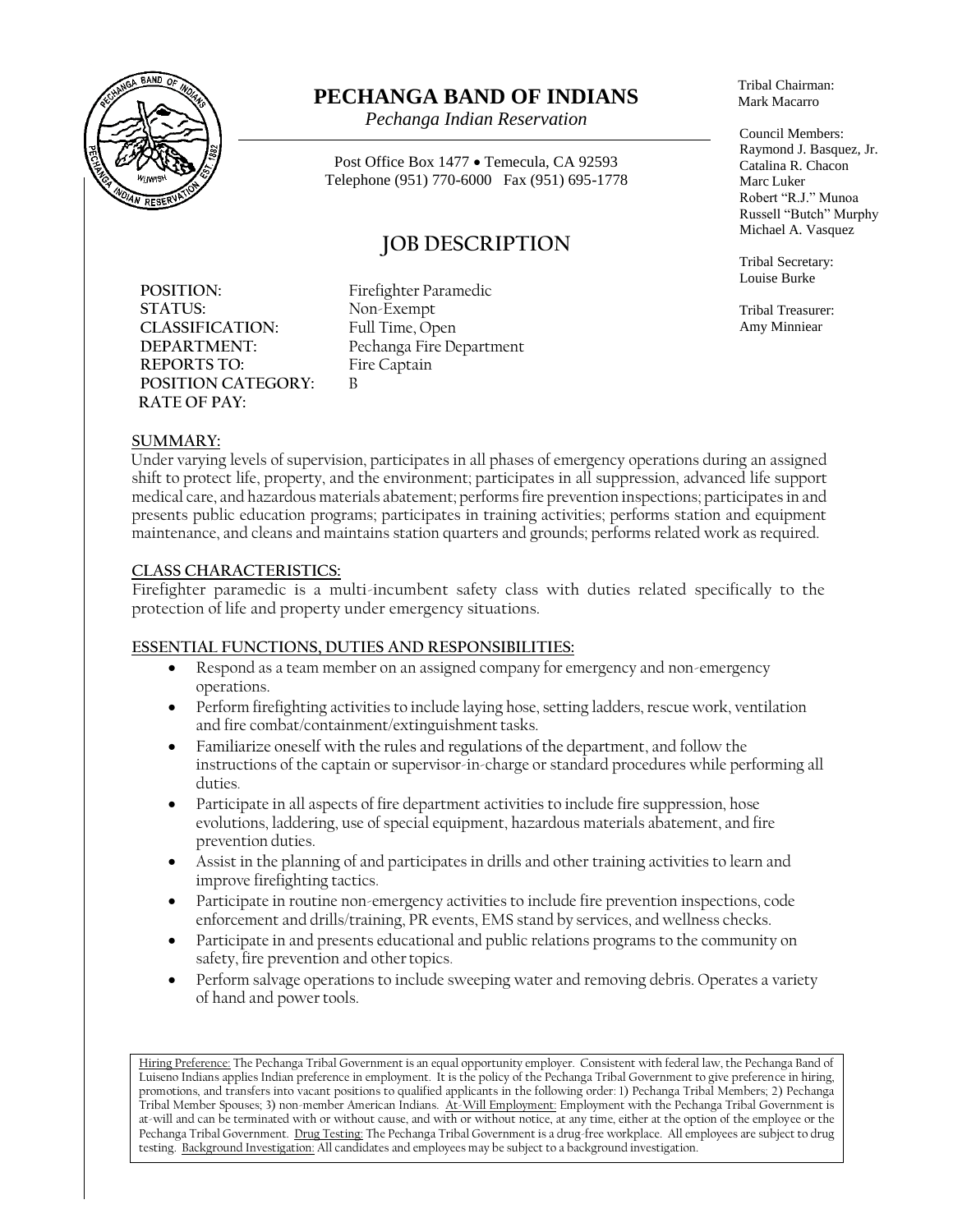- Perform in-station activities to include cleaning and washing walls and floors, maintaining living areas, caring for station grounds, making minor repairs to the station, requisitioning supplies and assisting with meal preparation.
- Wash, clean, polish, maintain and test apparatus and equipment, makesminor repairs to apparatus/equipment and documents and submits repair requests.
- Relieve a fire engineer as assigned and drives/operates a fire engine, other vehicles and equipment.
- Lift and move objects weighing 75 pounds or less on a regular basis, performs strenuous physical activities and in an emergency drags or carries victims.
- Assist in supervising and training firefighters during their evaluationperiod.
- Provide emergency medical care and advanced life support; these services shall be provided as a firefighter of an engine company, truck company, FEMP, and standby events.
- Maintain EMS apparatus, equipment, and supplies including ALS drugs and narcotics.
- Operate emergency medical equipment; relay vital signs by radio to doctors at base hospitals and gives emergency treatment and medication under doctor's orders; immobilize patients and as an ambulance paramedic, assists in transports to emergency medicalfacilities.
- Participate in the Pechanga Fire Department Paramedic Continuous Quality Improvement (CQI) program and completes reviews in a timely fashion per EMSpolicy.
- Drive and operate the Ambulance/Squad unit as assigned.
- Accurately completes patient care reports (PCRs) and other medical documentation as required; documentation will be completed in a timely fashion per EMSpolicy.
- Perform any and all duties of the quality customer service program or as otherwise specified by the fire chief.
- Keep his/her contact information updated with both the State EMS Authority (Title 22,  $$100165(g)$ ) and REMSA. In addition, changes in address, phone number, employment, and any other contact information must be reported to REMSA within thirty (30) days of occurrence. Failure to maintain updated information with either or both agencies can result in an individual's failure to receive or respond to notices, practice updates, and formal (licensure/accreditation) actions.
- Perform all duties and responsibilities in a safe and responsible manner.
- Must adhere to all policies and procedures of the Pechanga Tribal Government.

The list of duties and responsibilities above is not an exhaustive list. In addition to the duties and responsibilities listed above, the employee will be required to perform other job-related duties, as assigned, that are consistent with the employee's job position and qualifications.

### **QUALIFICATIONS, EDUCATION & EXPERIENCE:**

- High School diploma or CHSPE certificate.
- Must be eighteen (18) years of age at time of application.
- Must possess a valid driver'slicense.
- When applicable, a lateral position must have 2 years of experience as a full time firefighter paramedic.
- Must possess a current paramedic license issued by a California Emergency Medical Services Authority at time of employment or within 30 days of employment, and maintain throughout employment in this position.
- Must possess a current paramedic card issued by Riverside EMS agency within 45 days of employment and maintain throughout employment in this position.
- Must possess a current ACLS card, PALS card, and ITLS or PHTLS within 30 days of employment and maintain throughout employment in this position.

Hiring Preference: The Pechanga Tribal Government is an equal opportunity employer. Consistent with federal law, the Pechanga Band of Luiseno Indians applies Indian preference in employment. It is the policy of the Pechanga Tribal Government to give preference in hiring, promotions, and transfers into vacant positions to qualified applicants in the following order: 1) Pechanga Tribal Members; 2) Pechanga Tribal Member Spouses; 3) non-member American Indians. At-Will Employment: Employment with the Pechanga Tribal Government is at-will and can be terminated with or without cause, and with or without notice, at any time, either at the option of the employee or the Pechanga Tribal Government. Drug Testing: The Pechanga Tribal Government is a drug-free workplace. All employees are subject to drug testing. Background Investigation: All candidates and employees may be subject to a background investigation.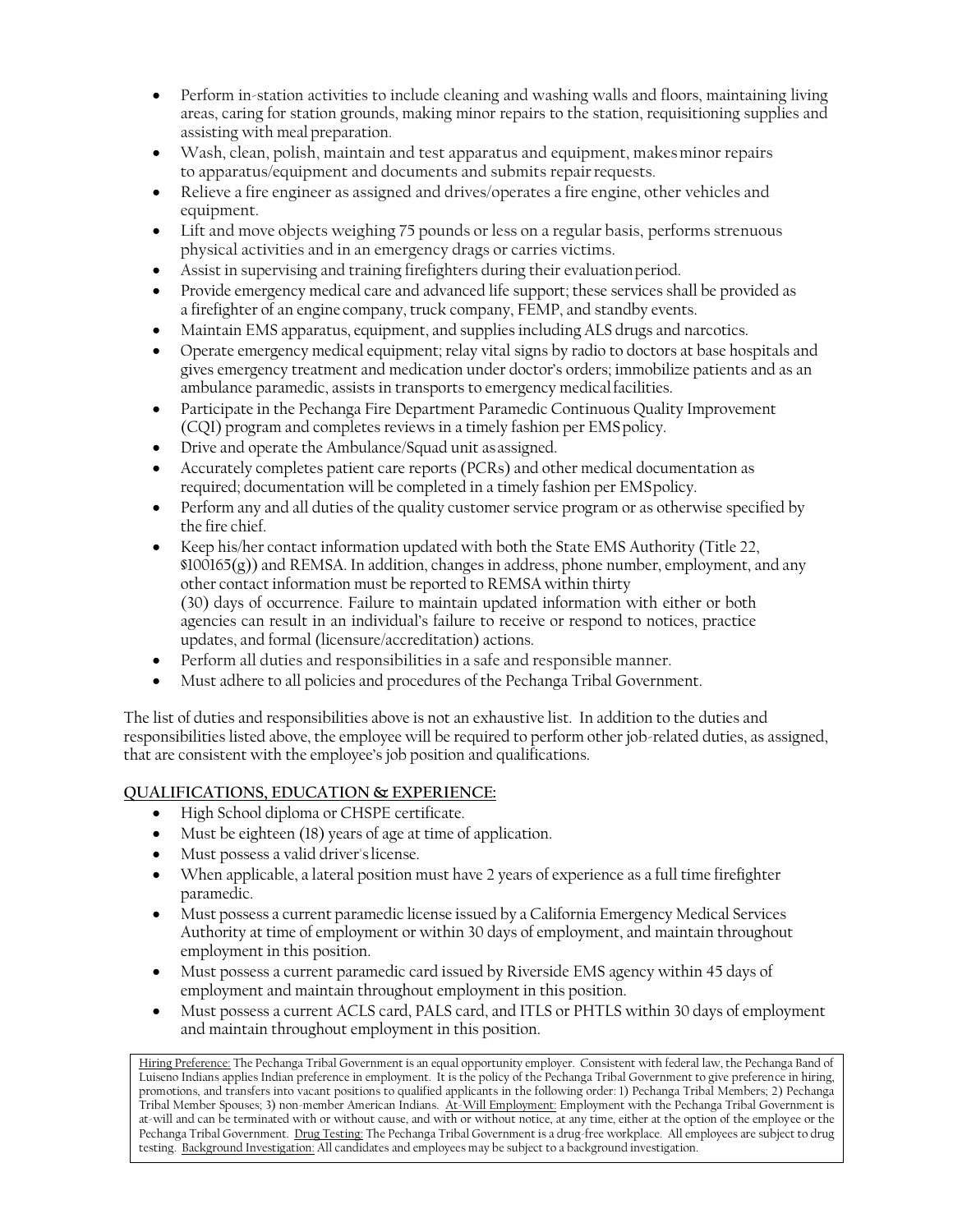- Valid CPR and AHA Basic Life Support for Healthcare providers (BLS) certifications at time of employment and throughout employment in this position.
- Completion of a California State Accredited Firefighter Academy or California State Fire Marshal Firefighter ICertification.
- Possession of Hazardous Materials First Responder Operational Certificate (HAZ-MAT FRO).
- Possession of Confined Space Rescue Awareness Certificate.
- Must be willing to work shifts as structured by the fire department.
- Must be willing to work overtime as directed.
- This position must comply with the Pechanga Tribal Government's Drug-Free Workplace Policy. Thisincludes: pre-employment testing, post-accident orinjury, and random testing.
- Must pass an application review, pre-employment assessment test, fire chief interview, and medical and background investigation.
- Valid CPAT (Candidate Physical Abilities Test) or PAT (Biddle) issued within the last twelve (12) months. Candidates obtaining a certification after the application filing date will be required to submit valid certification upon arrival at their scheduled interview
- Must pass the annual breathing apparatus respiratory protection plan medical questionnaire for unrestricted use of respiratory protective devices.
- Must pass department annual fit for duty standard.
- Must pass 12 month evaluation period for open position. When applicable, a lateral position must pass a 6 month evaluation period.

### **KNOWLEDGE, SKILLS AND ABILITIES:**

- Basic firefighting principles and other principles and practices taught during a Firefighter I Training.
- English usage and grammar.
- Perform activities requiring good physical condition. Learn technical firefighting principles and techniques.
- Understand and carry out oral and written instructions. Communicate effectively orally and in writing.
- Read and write at the level required for successful job performance.
- Establish and maintain effective relationships with those contacted in the course ofwork and live cooperatively with peers and supervisors.
- Exercise self-control and good judgment in emergency/hazardoussituations.
- Meet the public with courtesy and tact.

### **PHYSICAL DEMANDS:**

The physical demands described here are representative of those that must be met by an employee to successfully perform the essential functions of the job. The Pechanga Tribal Government may, upon request and in its sole discretion, grant an accommodation it deems reasonable and necessary to enable an employee with a disability to perform the essential functions of the job.

While performing the duties of this job, the employee is regularly required to sit; use hands to finger, handle, orfeel; reach with hands and arms; and talk or hear. The employee frequently is required to walk or stand on uneven ground; climb ladders, stairs, structures and/or balance; stoop, kneel, crouch, or crawl; and taste or smell. The employee must occasionally lift weight in excess of 75 pounds. Specific vision abilities required by this job include close vision, distance vision, color vision, peripheral vision, depth perception, and ability to adjustfocus.

Hiring Preference: The Pechanga Tribal Government is an equal opportunity employer. Consistent with federal law, the Pechanga Band of Luiseno Indians applies Indian preference in employment. It is the policy of the Pechanga Tribal Government to give preference in hiring, promotions, and transfers into vacant positions to qualified applicants in the following order: 1) Pechanga Tribal Members; 2) Pechanga Tribal Member Spouses; 3) non-member American Indians. At-Will Employment: Employment with the Pechanga Tribal Government is at-will and can be terminated with or without cause, and with or without notice, at any time, either at the option of the employee or the Pechanga Tribal Government. Drug Testing: The Pechanga Tribal Government is a drug-free workplace. All employees are subject to drug testing. Background Investigation: All candidates and employees may be subject to a background investigation.